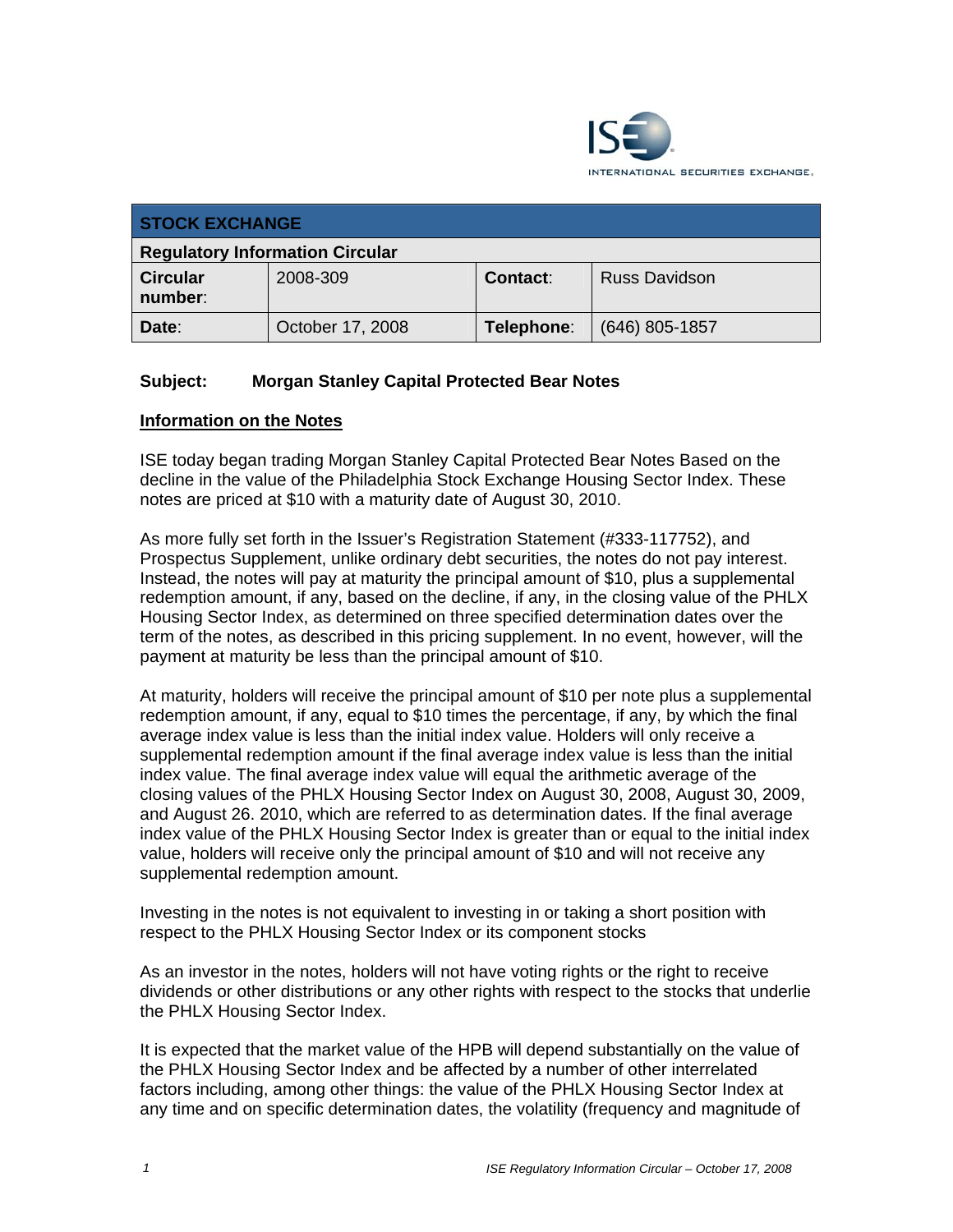changes in value) of the PHLX Housing Sector Index, interest and yield rates in the market, geopolitical conditions and economic, financial, political and regulatory or judicial events that affect the securities underlying the PHLX Housing Sector Index or stock markets generally and that may affect the final average index value, and the creditworthiness of the issuer.

Information regarding taxation can be found in the prospectus and prospectus supplement.

The trustee for HPB is JP Morgan Chase Bank.

Trading in the shares on ISE is on a UTP basis and is subject to ISE equity trading rules. The shares will trade from 9:00 a.m. until 4:00 p.m. Eastern Time. Equity Electronic Access Members ("Equity EAMs") trading the shares during the Pre-Market Session are exposed to the risk of the lack of the calculation or dissemination of underlying index value or intraday indicative value ("IIV"). For certain derivative securities products, an updated underlying index value or IIV may not be calculated or publicly disseminated in the Pre-Market hours. Since the underlying index value and IIV are not calculated or widely disseminated during Pre-Market hours, an investor who is unable to calculate implied values for certain derivative securities products during Pre-Market hours may be at a disadvantage to market professionals.

Equity EAMs also should review NASD Notice to Members 03-71 for guidance on trading these products. The Notice reminds members of their obligations to: (1) conduct adequate due diligence to understand the features of the product; (2) perform a reasonable-basis suitability analysis; (3) perform customer-specific suitability analysis in connection with any recommended transactions; (4) provide a balanced disclosure of both the risks and rewards associated with the particular product, especially when selling to retail investors; (5) implement appropriate internal controls; and (6) train registered persons regarding the features, risk and suitability of these products.

**This Regulatory Information Circular is not a statutory Prospectus. Equity EAMs should consult the Trust's Registration Statement, SAI, Prospectus and the Fund's website for relevant information.**